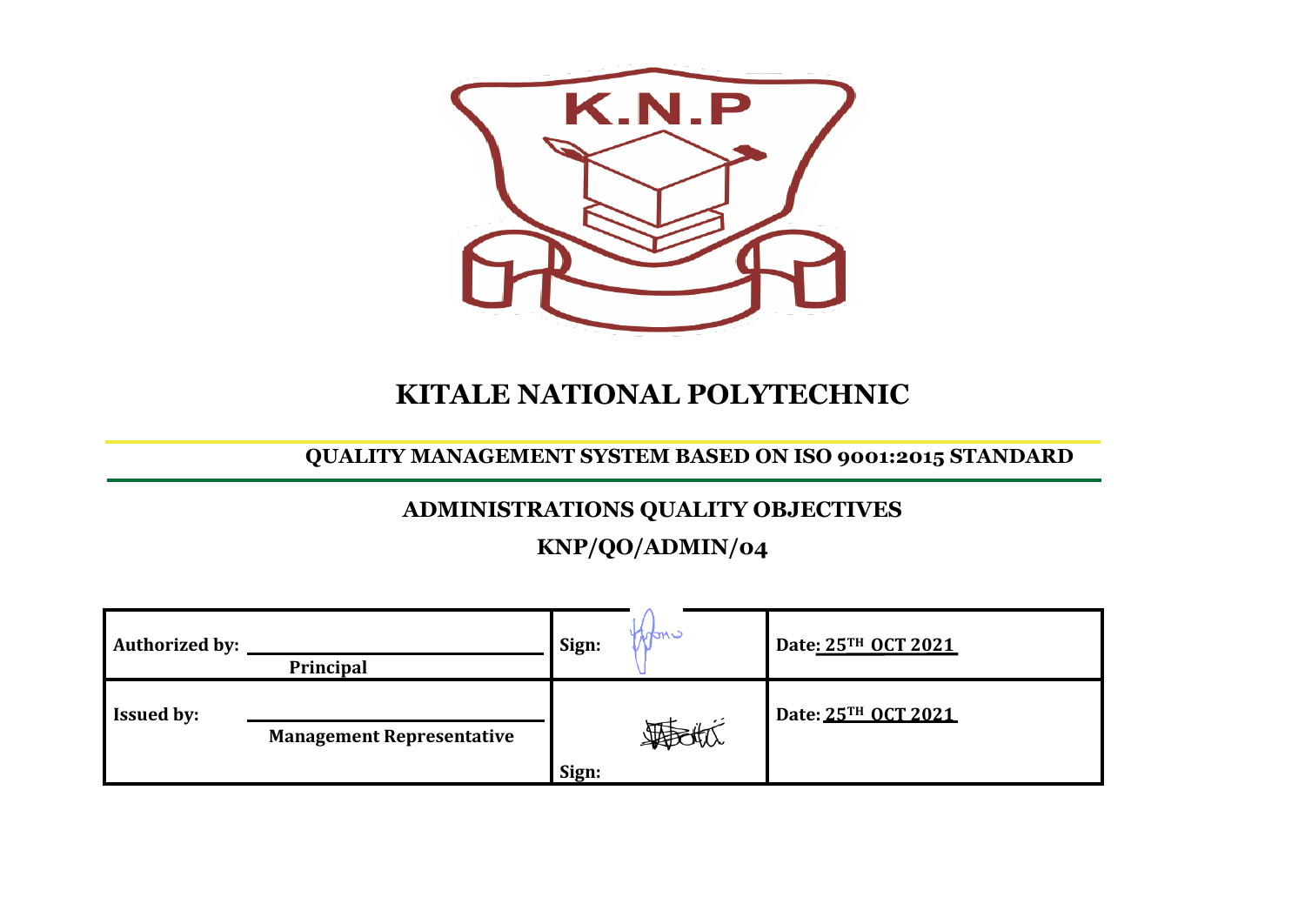### **ADMINISTRATIONS**

### **QUALITY OBJECTIVES**

| <b>SNO</b> | Objective                                                                                                                                             | Who will be<br>responsible?                                                                                   | What will be<br>done?                                                                                                                                               | When will it be<br>completed?                                           | What<br>resources will<br>be required?                                              | How will the results<br>be monitored and<br>evaluated?                                                                                                                                                                             |
|------------|-------------------------------------------------------------------------------------------------------------------------------------------------------|---------------------------------------------------------------------------------------------------------------|---------------------------------------------------------------------------------------------------------------------------------------------------------------------|-------------------------------------------------------------------------|-------------------------------------------------------------------------------------|------------------------------------------------------------------------------------------------------------------------------------------------------------------------------------------------------------------------------------|
|            | State a measurable<br>quality objective<br>addressing any of the<br>dimensions of quality<br>product / service                                        | Give the title of the<br>person to ensure<br>that the quality<br>objective is achieved<br>(the process owner) | State activities to be<br>undertaken to ensure<br>that the quality<br>objective is achieved                                                                         | For every activity in<br>column 3 indicate when it<br>will be completed | Indicate the<br>resources required<br>to undertake the<br>activities in<br>column 3 | Indicate how results will<br>be monitored and<br>evaluated that you've met<br>the quality objective                                                                                                                                |
| 1.         | To raise and<br>maintain customer<br>satisfaction level<br>from  % to at<br>least 100% by the<br>end of the<br>December, 2018.                        | DP. Admin for<br>admin issues<br>and DP.<br>Academic for<br>academic issues                                   | 1. Collect more<br>customer feedback.<br>2.Analyze<br>customer feedback<br>tool more<br>frequently.<br>3. Take action                                               | Monthly<br>Quarterly<br>Monthly                                         | 1. Stationary<br>2. funds<br>3. Personnel<br>$\overline{4}$ .<br>Infrastructure     | Monitor by:<br>- Analysis of the<br>customers' feedback<br>report.<br>- Physical observation<br>of the customers,<br>Infrastructure,<br>Personnel, Stationary<br>Evaluate by analyzing<br>results at the end of<br>December, 2022. |
| 2.         | To reduce the<br>frequency of<br>machine<br>breakdown from<br>the current ten<br>cases to at least<br>cases in a month by<br>end of the Dec,<br>2022. | DP. Admin for<br>admin issues<br>and DP.<br>Academic for<br>academic issues                                   | 1. Train the<br>officers involved<br>on new skills of<br>repairs and<br>maintenance<br>2. Disposing off<br>the old machines<br>and acquiring new<br>and modern ones | - Quarterly<br>- Yearly                                                 | 1. Funds<br>2.<br>Infrastructure<br>3. Personnel<br>4. Stationary                   | Monitoring by:<br>- Analysis of the<br>maintenance reports<br>- Analyze reported<br>incidences of machine<br>breakdown<br>Evaluate by:<br>- Physical observation<br>of the machines                                                |